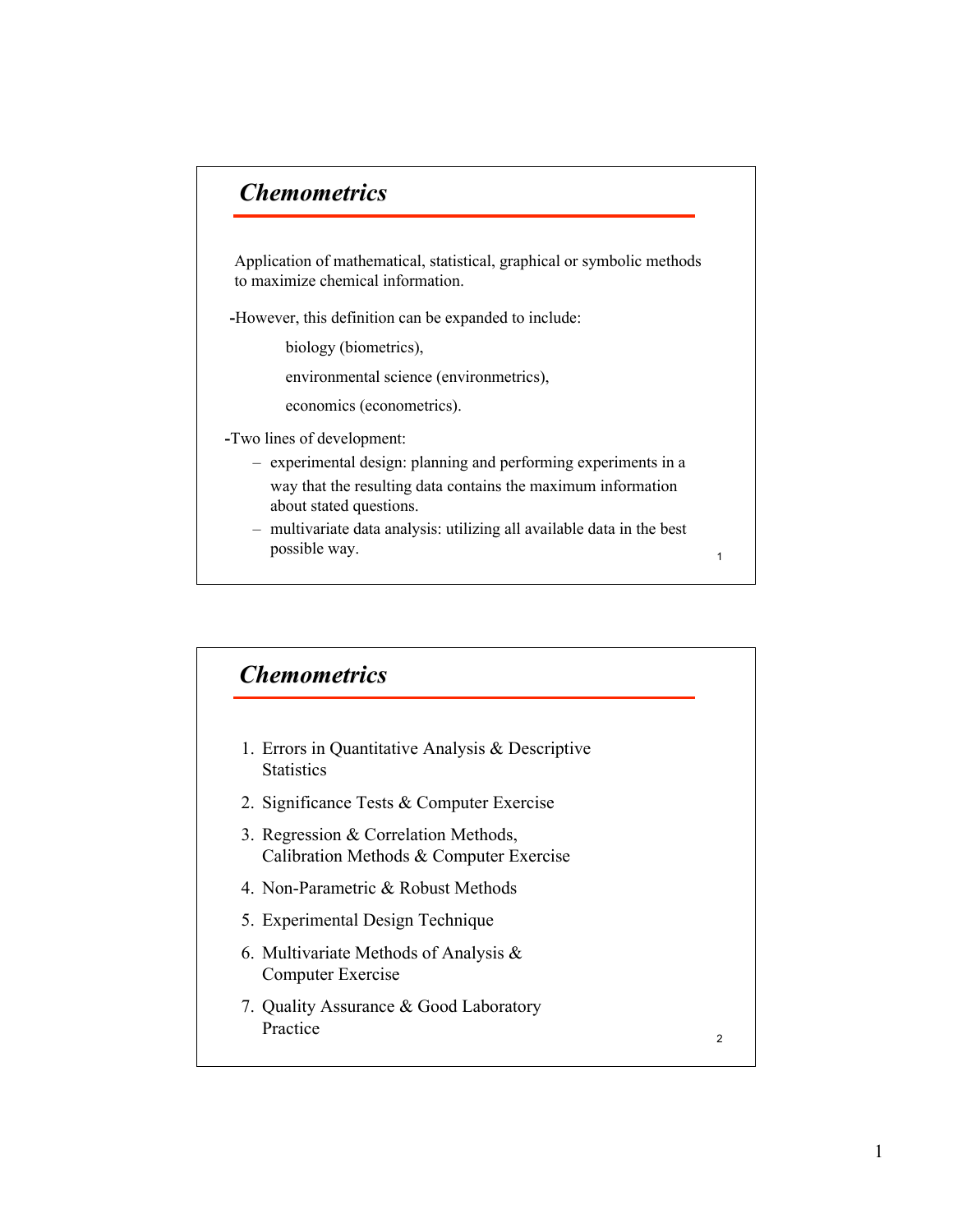

|             |                        | No analysis is free of error! |              |                                                     |       |                                                        |
|-------------|------------------------|-------------------------------|--------------|-----------------------------------------------------|-------|--------------------------------------------------------|
|             | <b>Types of errors</b> |                               |              |                                                     |       |                                                        |
| 1.          |                        |                               |              | Gross – readily described, errors that are obvious. |       |                                                        |
|             |                        |                               |              |                                                     |       | Instrument breakdown, dropping a sample, contamination |
|             | $(gross)$ .            |                               |              |                                                     |       |                                                        |
| $2^{\circ}$ | Random                 |                               |              |                                                     |       |                                                        |
| 3.          | Systematic             |                               |              |                                                     |       |                                                        |
|             |                        |                               | Results (mL) |                                                     |       | Comments                                               |
| Student     |                        |                               |              |                                                     |       |                                                        |
| A           | 10.08                  | 10.11                         | 10.09        | 10.10                                               | 10.12 | Precise, biased                                        |
| B           | 9.88                   | 10.14                         | 10.02        | 9.80                                                | 10.21 | Imprecise, unbiased                                    |
| C           | 10.19                  | 9.79                          | 9.69         | 10.05                                               | 9.78  | Imprecise, biased                                      |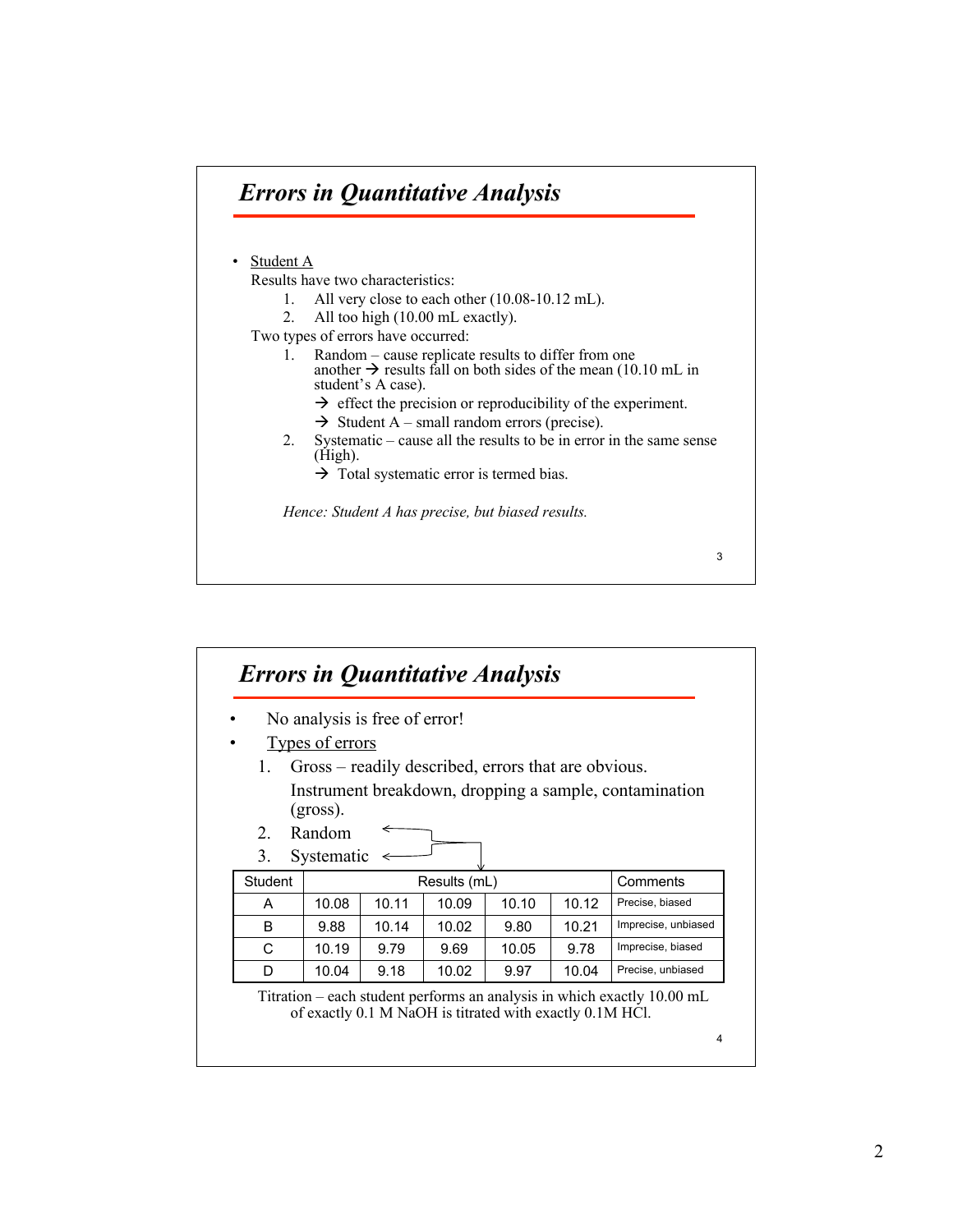

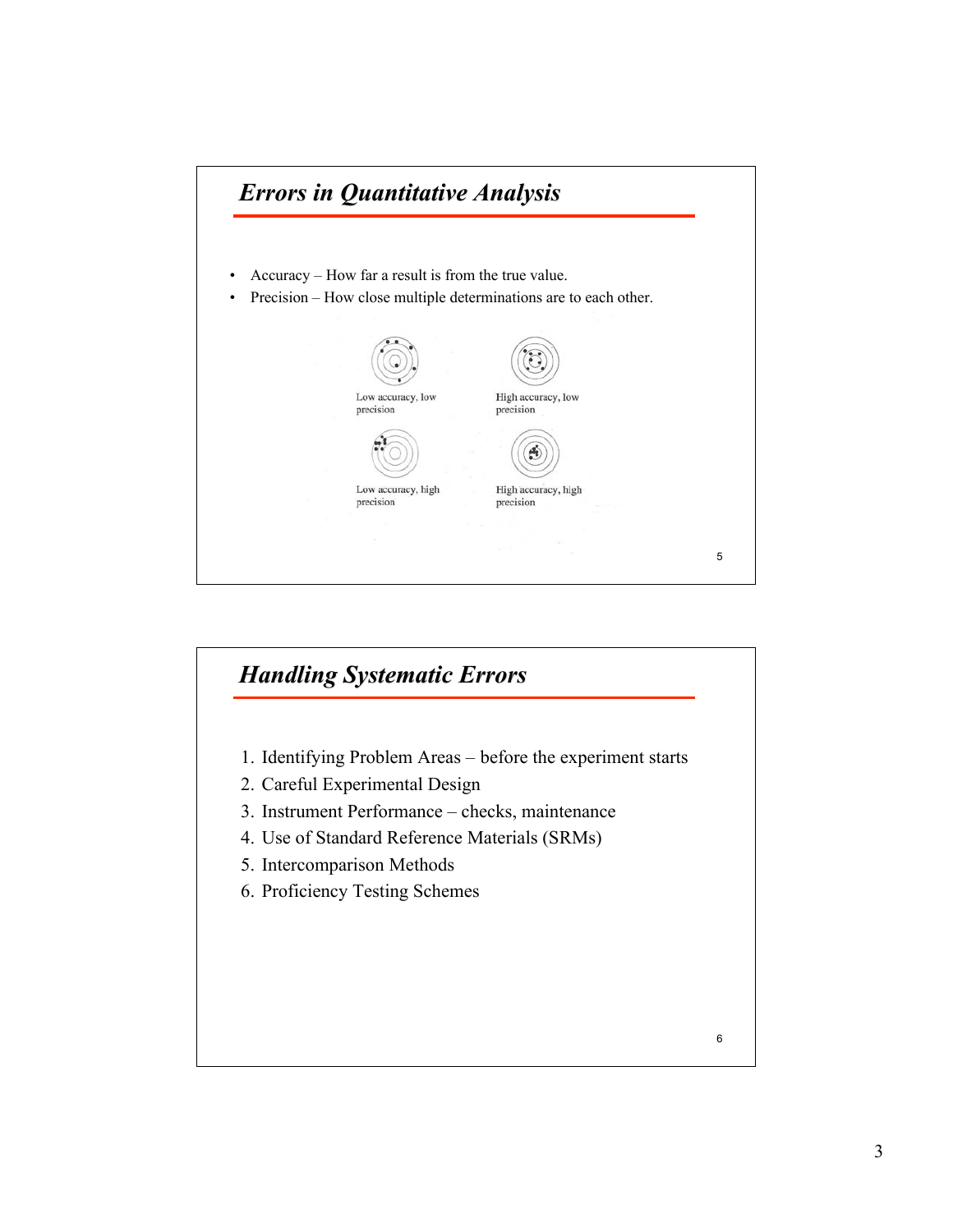## *Exercises Exercises*

- 1. See Problem #1, page 16 Comment on the bias, precision and accuracy of each of these set of results.
- 3. The number of binding sites per molecule in a sample of a monoclonal antibody is determined four times with results of 1.95, 1.95, 1.92, and 1.97. Comment of the bias precision and accuracy of these results.
- 4. Discuss the degrees of bias and precision desirable or acceptable in the following analysis:
	- a. Determination of the lactate concentration of human blood samples.
	- b. Determination of uranium in an ore sample.
	- c. Determination of a drug in blood plasma after overdose.
	- d. Study of the stability of a calorimetric reagent by determination of its absorbance at a single wavelength over a period of several weeks.

7

## *Introduction to JPM Chemometric Software*

- 1. SPSS based approach
- 2. Experimental Design
- 3. Multivariate Analysis
- 4. Routine Statistical Analysis including:
	- a. Descriptive stats
	- b. Calibration
	- c. ANOVA analysis
- 5. Allows us to see trends in data, important factors, and their interactions.

8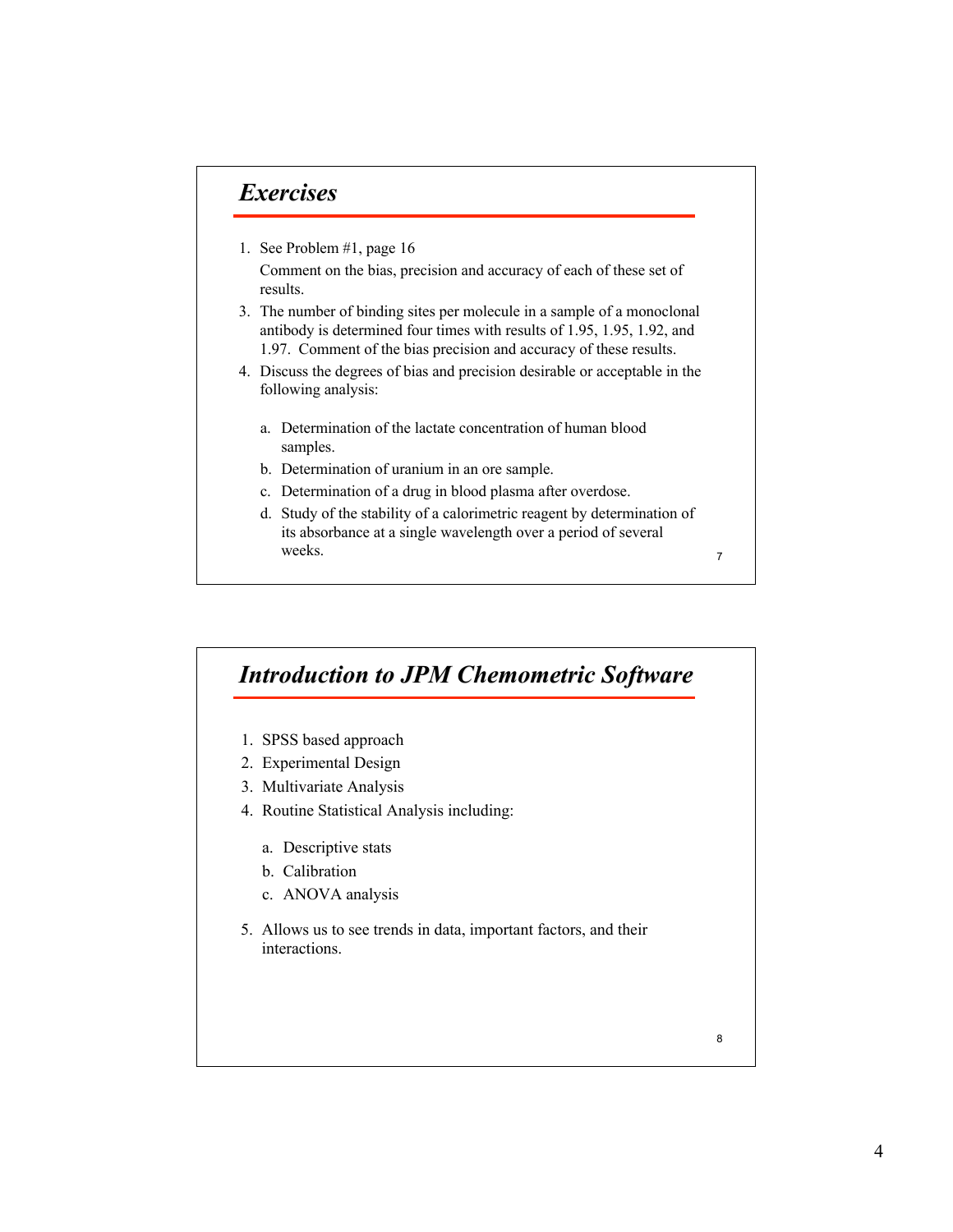## *Descriptive Statistics Descriptive Statistics*

#### 1. Basic Statistics Descriptive

Spectrophotometric measurement (Abs) of a sample solution from 15 replicate measurements.

| Measurement | Value  | Measurement | Value  |
|-------------|--------|-------------|--------|
|             | 0.3410 | 9           | 0.3430 |
| 2           | 0.3350 | 10          | 0.3420 |
| 3           | 0.3470 | 11          | 0.3560 |
| 4           | 0.3590 | 12          | 0.3500 |
| 5           | 0.3530 | 13          | 0.3630 |
| 6           | 0.3460 | 14          | 0.3530 |
|             | 0.3470 | 15          | 0.3480 |
| Ջ           | 0.3460 |             |        |

9

| measurements. | Descriptive statistics for the spectrophotometric |         |  |
|---------------|---------------------------------------------------|---------|--|
|               | <b>Parameter</b>                                  | Value   |  |
|               | Sample $#$ , n                                    | 15      |  |
|               | Mean                                              | 0.3486  |  |
|               | Median                                            | 0.347   |  |
|               | Std Dev                                           | 0.00731 |  |
|               | $RSD\%$                                           | 2.096   |  |
|               | Std error                                         | 0.00189 |  |
|               | Max value                                         | 0.363   |  |
|               | Min value                                         | 0.335   |  |

10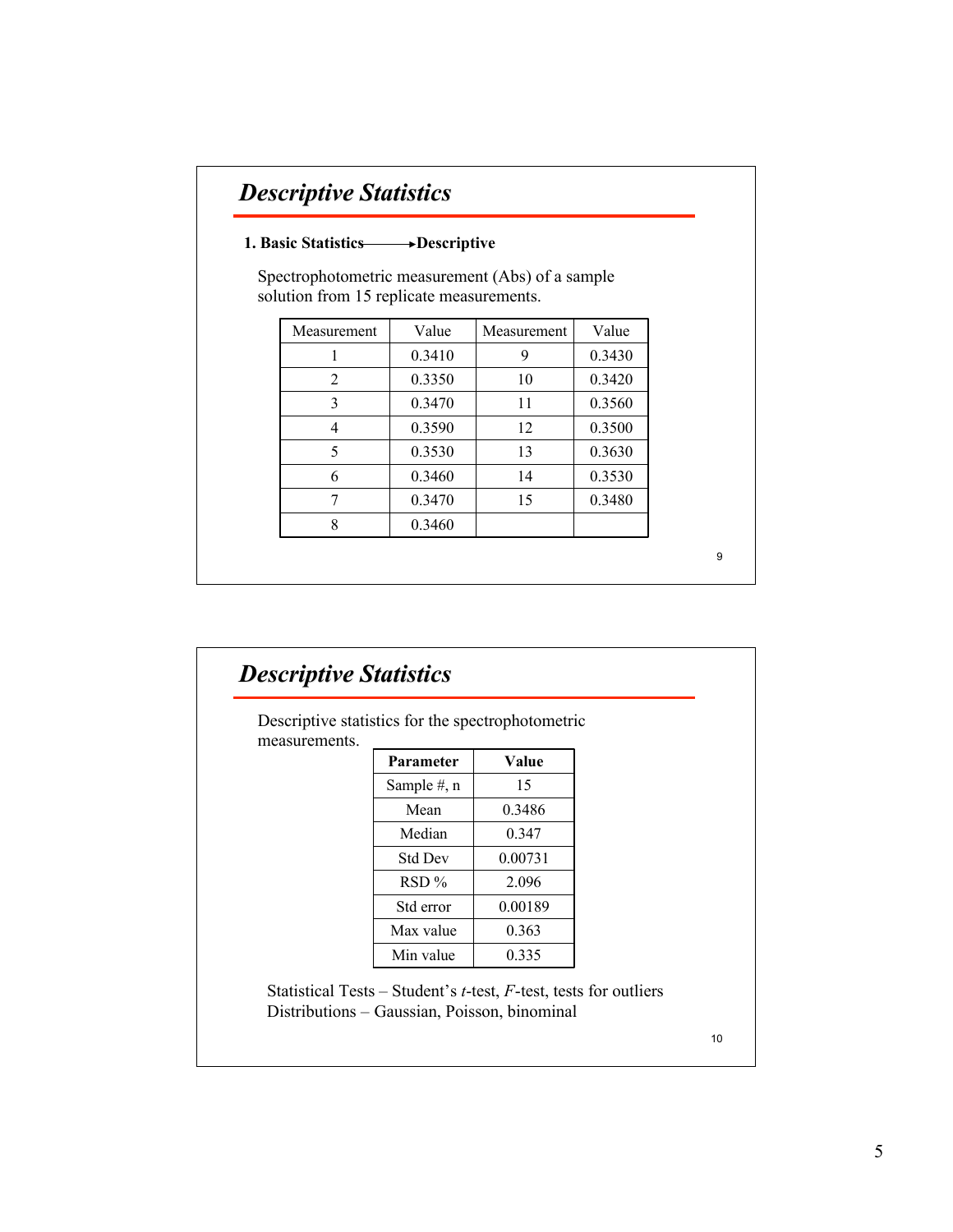

**Describe Statistics**  
\n
$$
\overline{x} = \frac{\sum x_i}{n} = \frac{50.50}{5} = 10.1 mL
$$
\n
$$
s = \sqrt{\sum (x - \overline{x})^2 / (n - 1)} = \sqrt{0.001/4} = 0.0158 mL
$$
\n
$$
t = 0.0158 mL
$$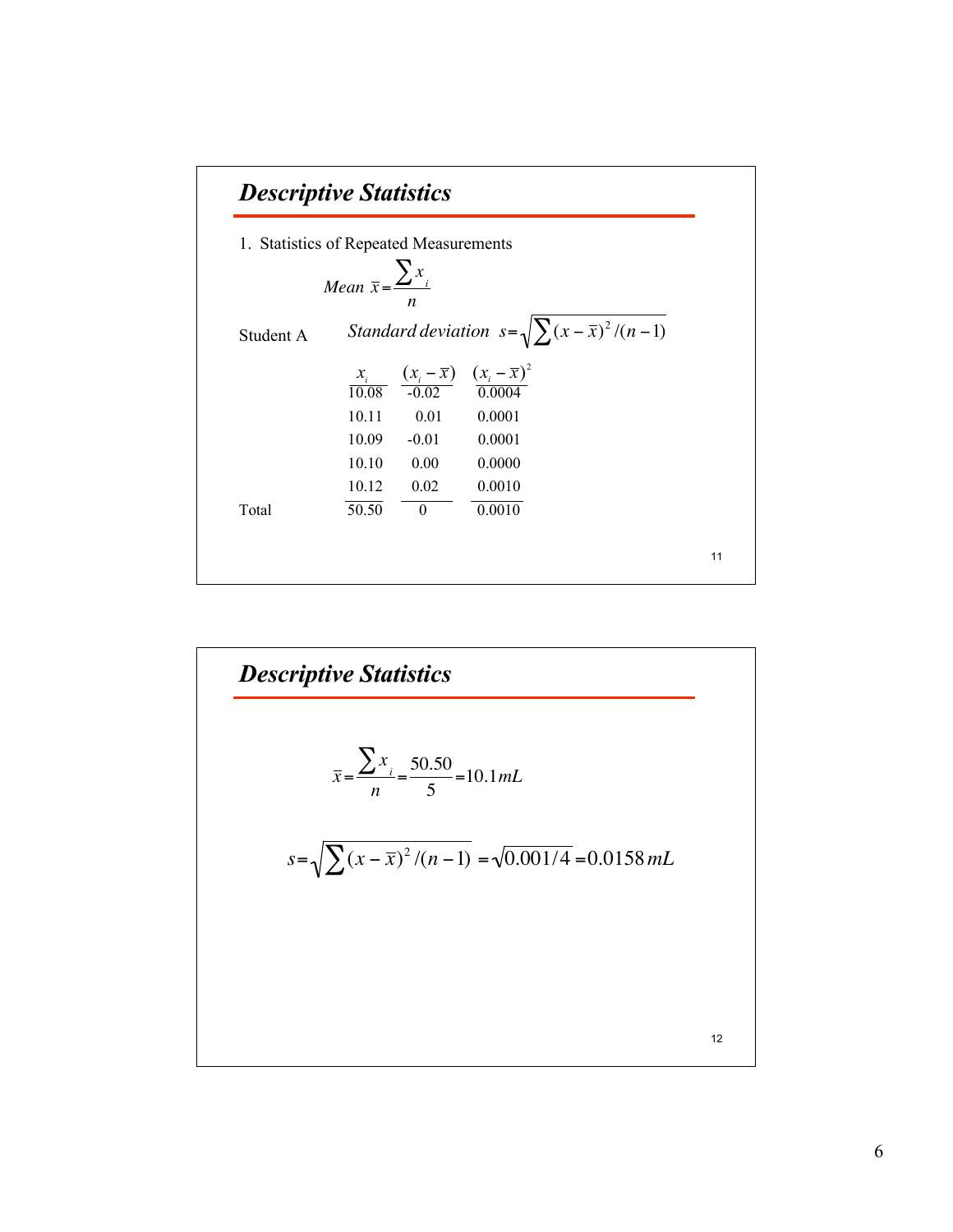

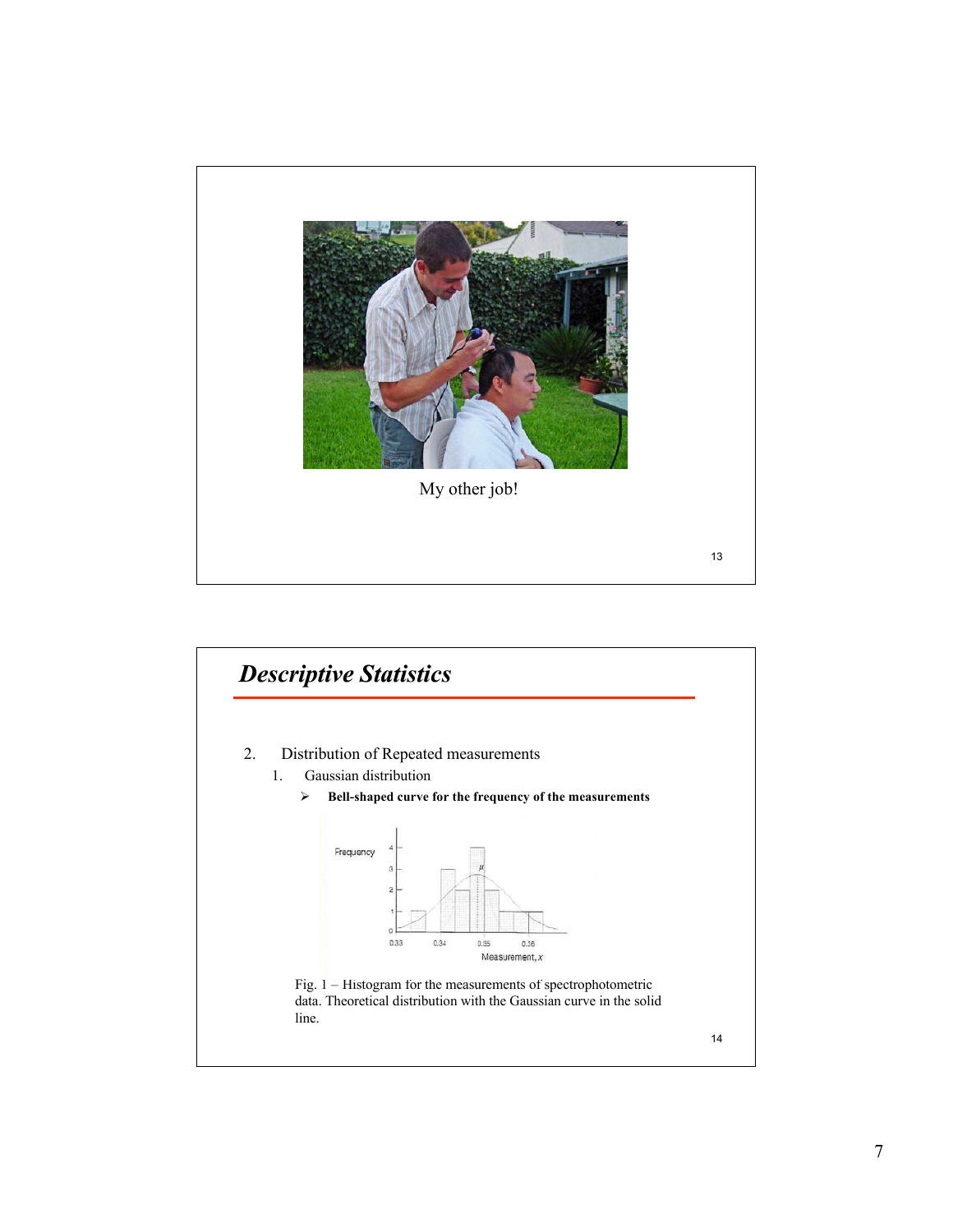

# 16 *Descriptive Statistics Descriptive Statistics* Sample – statistical sense of a group of objects or subjects e.g. sample of 50 measurements of phosphate ion concentration from an infinite population of all such possible measurements. For a sample of *h* measurements: std error of the mean =  $\sigma/\sqrt{n}$  $-$  larger  $n = ?$  $\rightarrow$  sampling distribution of the mean – normal distribution as *n* increases